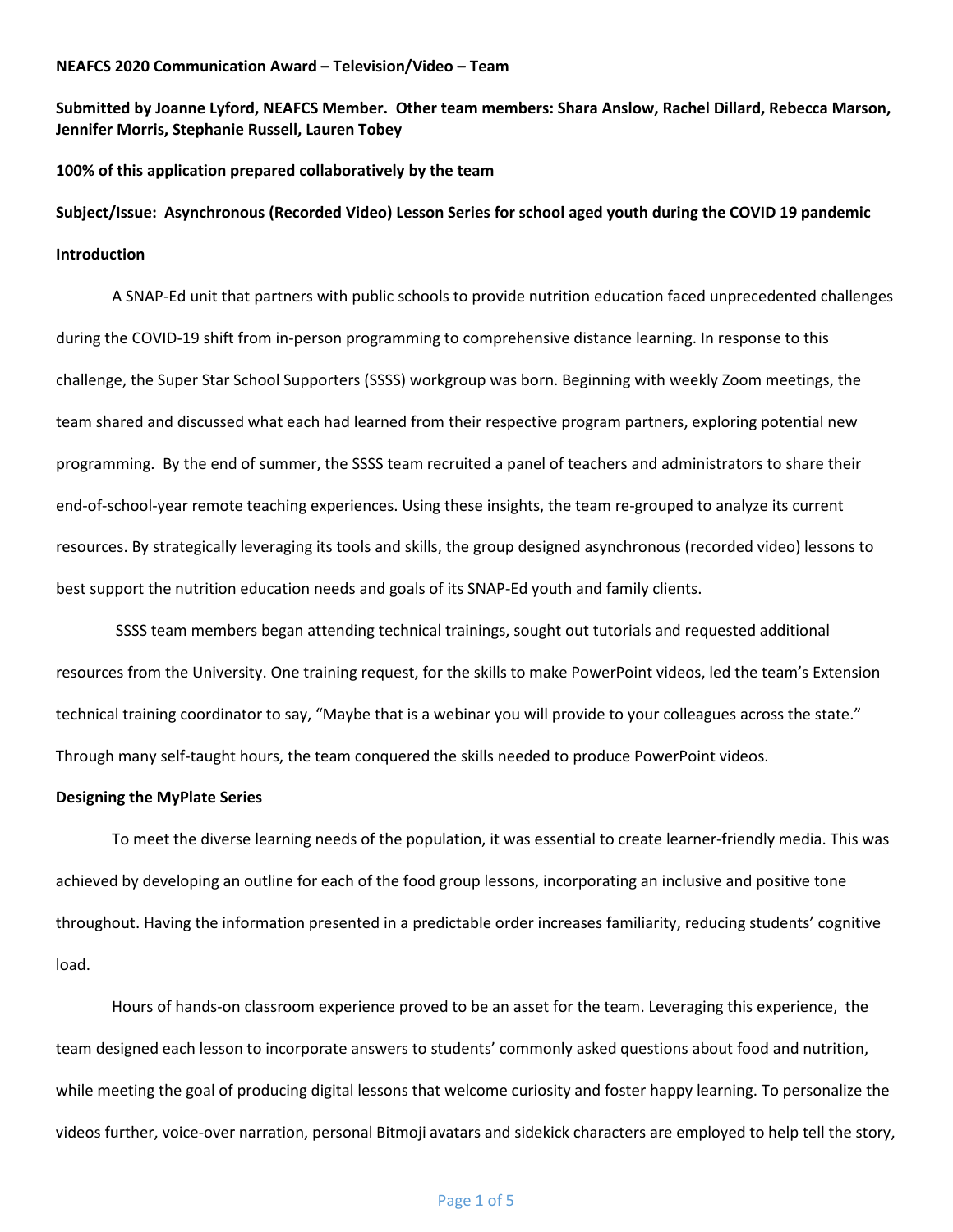while upbeat background music and engaging animation bring the presentations to life. For fun and humor, a joke is often added at the end of the video before students earn a virtual stamp for completing the lesson. Each video meets the graphic standards for Oregon State University Extension branding with a credit slide at the end.

A Kitchen Safety lesson kicked off the series, providing students a foundation for the importance of hand washing and food safety. Each of the subsequent MyPlate lessons includes kitchen and food safety by reminding students to always ask an adult for help and to wash their hands before they begin. Each MyPlate food group video follows the same format: 1) Identifying common foods in the food group; 2) unique nutrients and health benefits from eating foods from the group; 3) Information about where food grows; 4) a fun fact; and 5) a recipe for students to try at home.

Recipes were chosen with intention, based on the SSSS team's experience of knowing what students like, level of difficulty, and cultural diversity. Choices were also shaped by research about affordability and which ingredients are commonly available in the home or food pantry. Recipes are frequently a favorite part of nutrition education, encouraging family participation while reinforcing messages for healthy eating.

#### **Using Choice Board, Digital Media, and Connecting to Students through Videos**

Video lessons are delivered to students via a Google Slide Choice Board, inserting links students can easily access in one place. Each Choice Board includes the MyPlate video lesson, a recipe, a coloring sheet and other materials related to the highlighted food group. Providing a pre-recorded in-person video serves as a reminder of the nutrition education students received in the classroom, and strengthens that connection. In the pre-recorded videos, team members say hello, share what they've been cooking at home and provide a fun, physical activity game students can play with family members at home.

#### **Highlights from Selected Lessons**

The MyPlate lesson – using information from the USDA MyPlate website – gives students a foundation for the importance of sorting foods into groups, learning what a balanced meal looks like, and connecting nutrients to foods they eat. Students learn that their bodies need these nutrients to grow, play, learn and stay healthy. One 3rd grader commented, "It shows what foods are good for you. Also, how much grains, veggies, protein, and fruits we need. All of these are good for your body."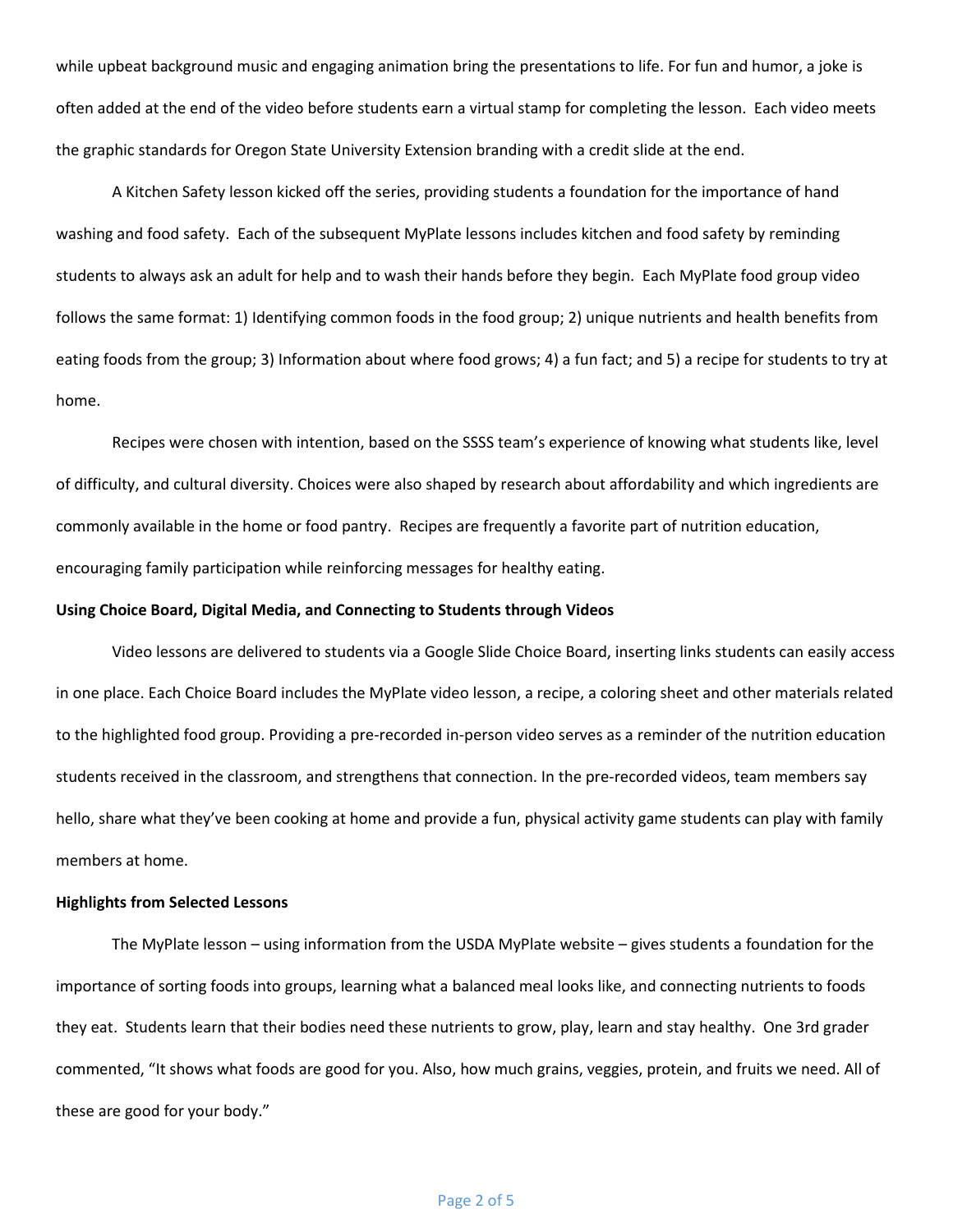Teaching students the importance of eating whole grain foods includes showing them that grains have three parts, explaining how each of those parts contribute to health. Using a whole grain image from Food Hero and the magic of PowerPoint, the parts of a grain were separated and talked about individually. Though time consuming, this detail illustrates the concept clearly to learners.

The Vegetable Lesson is all about the importance of "varying your veggies". This is because vegetables are sorted into 5 vegetable sub-groups based on the nutrients they contain. Students also learn about the 6 plant parts we eat – roots, stems, leaves, flowers, fruits, and seeds – identifying which vegetables we eat as these plant parts.

Vitamin C is the nutrient highlighted in the Fruit Lesson. From previous experience with this lesson, many students are familiar with the term scurvy, but don't quite understand its connection to vitamin C. Telling the scurvy story was a fun and interesting way to engage student learning.

The goal of the protein lesson was to highlight the key messages: eat a variety of protein foods and go lean with protein. When talking about protein foods, the students always get excited about bacon, because, as they say, "who doesn't love bacon?!" Happily, there is a bacon Bitmoji avatar that was used to tell the story of "going lean with protein" (USDA MyPlate). This humorous approach, leveraging students' curiosity, is one example of how the virtual lessons meet the interest of the audience.

In the development of the dairy group lesson, the Oregon Dairy and Nutrition Council (ODNC) reached out, requesting the video be released for National Milk Day. The team made specific edits reflecting recent changes in the dairy group, resulting in an engaging lesson which covers the importance of calcium for bone health, and introduces a fun recipe using dairy ingredients.

#### **Evidence of Impact**

After creating each lesson, the videos were reviewed by the State SNAP-Ed Team, for alignment with the Dietary Guidelines for Americans.

These lessons were delivered to over 4,600 students in 11 Portland Public Schools during the first months of remote school, from October to December 2020. Student engagement was measured for the MyPlate series by tallying student comments and answers to a very brief questionnaire using a Google Form. The lessons were well-received and students reported learning many of the key points covered in the lessons. A sampling is provided in Table 1.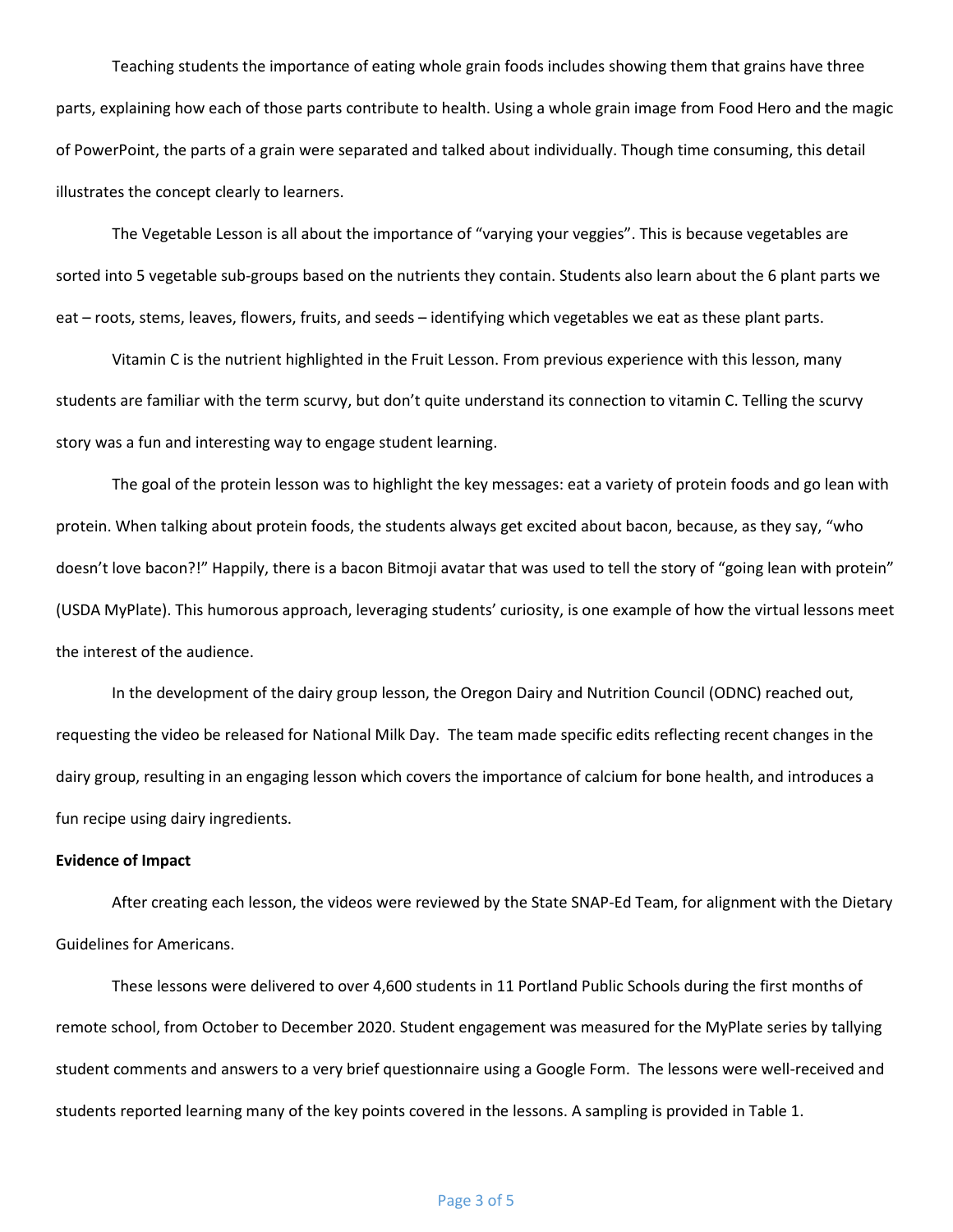# **Table 1. A Sampling of Student Comments Following the Lessons**

| Lesson         | Grade          | <b>Comment</b>                                                                                                                               |
|----------------|----------------|----------------------------------------------------------------------------------------------------------------------------------------------|
| <b>MyPlate</b> | 3              | "It shows what foods are good for you. Also, how much grains, veggies, protein,                                                              |
|                |                | and fruits we need. All of these are good for your body."                                                                                    |
| Grains         | 4              | "I like eating grains, like corn and rice"                                                                                                   |
| Vegetables     | 4              | "I like the video. I want to try Potato Nachos."                                                                                             |
|                | 5              | "I like eating vegetables like salad and carrots and cucumbers."                                                                             |
|                | 2              | "Thank you for the cool recipes! My favorite part was when we learned about<br>vegetables in the video."                                     |
|                | 1              | "I would choose carrots because they help me get better eyesight and that's the<br>most important thing about myself and the most favorite." |
| Fruit          | 3              | "Not to be mean or anything, but I like fruits a little more than veggies. But veggies<br>are good too!"                                     |
|                | $\mathfrak{D}$ | "What I learned is if its ripe check the neck. And if you don't eat enough fruits you<br>will get a disease. I learned a lot."               |
| Protein        | 3              | "My favorite thing to eat that has protein is chicken. I don't like eggs very much.                                                          |
|                | $\overline{2}$ | "What I learned is that my heart is a muscle. I learned a lot"                                                                               |
| Dairy          | 3              | "We are going to try this recipe today, thank you"                                                                                           |
|                | 2              | "I learned a lot today. I learned how many bones we have in our bodies and I<br>learned a lot"                                               |

One school invited the SNAP-Ed educator to be a co-teacher inside the school's virtual classroom. Students

who chose to participate commented directly to the educator. Depending on the lesson, between 51% - 56% of

students commented, as shown in Table 2.

| Lesson     | No of Student<br><b>Comments</b> | % of students participating in lessons who commented |
|------------|----------------------------------|------------------------------------------------------|
| MyPlate    | 141                              | 56%                                                  |
| Grains     | 138                              | 55%                                                  |
| Vegetables | 134                              | 54%                                                  |
| Fruit      | 131                              | 52%                                                  |
| Protein    | 127                              | 51%                                                  |
| Dairy      | 129                              | 52%                                                  |

**Table 2. Number of Student Participants Commenting to SNAP-Ed Educator Following the Lessons**

Teacher comments have been favorable and they are especially appreciative, proving the collaborative efforts of the SSSS workgroup have met the needs of partners. A 5<sup>th</sup> grade teacher at Dr. Martin Luther King Jr. School said, "This is great! This lesson is very well done and will work for all elementary grade levels. It will be easy to upload to Seesaw for teachers as well. Also worth noting, most science and health lessons are 4 days of asynchronous lessons (I think maybe district-wide) per week, so nutrition lessons could easily work for the fifth day of the week (if teachers aren't live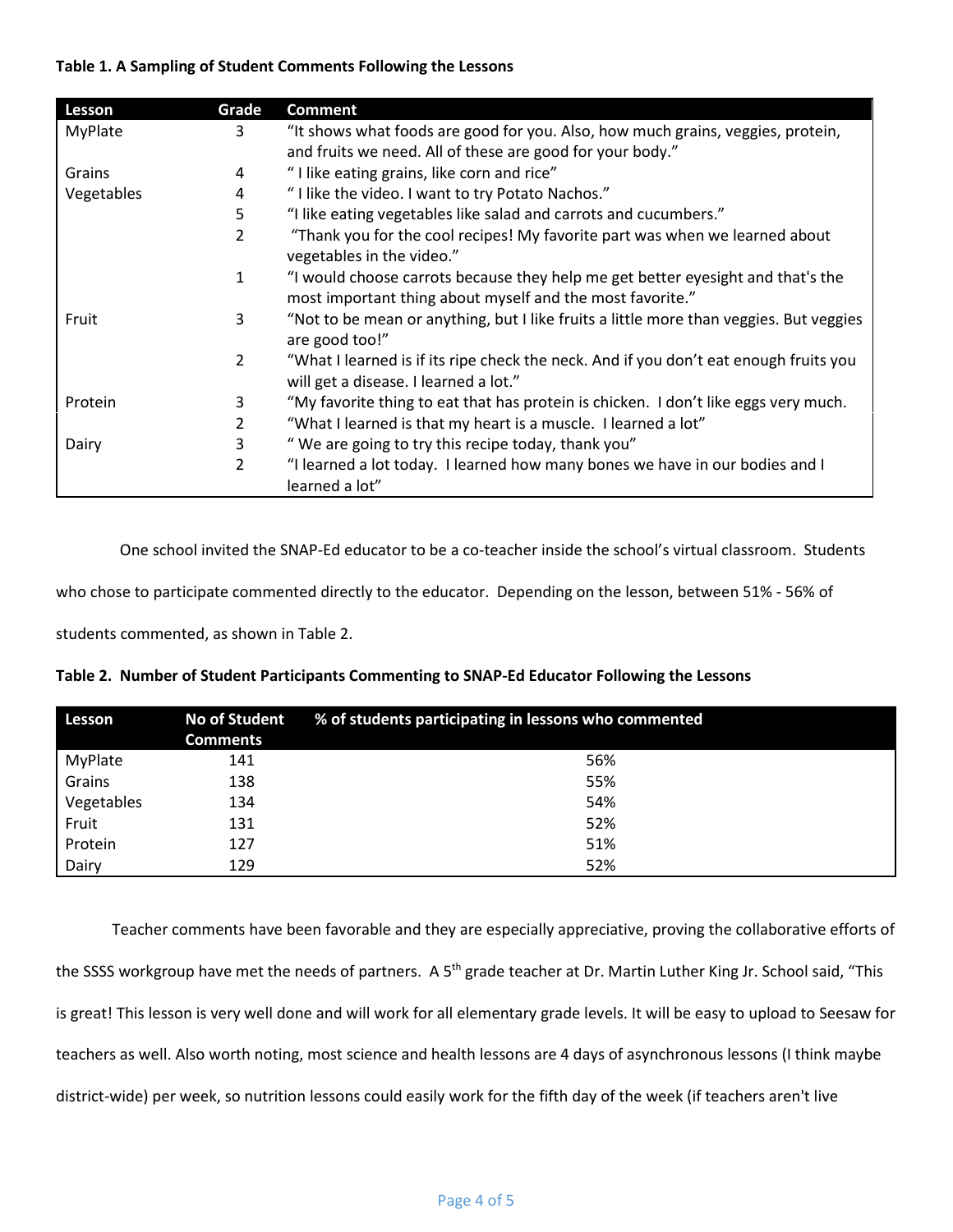teaching health/science at that time). For MLK, on that fifth day we have "extended learning and support" and this would be a great lesson for students to work on independently while the teacher meets with small groups."

A PE teacher at a K-5 elementary school said, "I posted your project on Friday as its own activity. I saw many thank you's and good responses! Keep them coming!"

A middle school health teacher said, "I really enjoy your Nutrition Lessons. They are very informative not to mention 'cute, cute, cute'. I'm trying to get them to create some of their own." A second-grade teacher at a K-8 school said, "We've been sharing the slides with our classes and they love them!"

A notable result of the SSSS team becoming early adopters of the asynchronous lesson model and collectively producing many videos, was the team's sharing of this innovation a few months into the school year. This took place as a statewide Special Topics Webinar: Creating PowerPoint Video Lessons for SNAP-Ed Audiences. Following the webinar, colleagues from across the state reported being inspired and grateful for such needed resources for schools. One participant in the Special Topics Webinar shared afterwards, "This presentation was extremely well organized and presented. It was one of the more useful trainings I've attended that focused on resources and techniques to utilize for remote programming. Almost immediately, following the presentation, I was able to create an animated video that was used to meet a local need, and the video is now available for statewide use. Our team also created a Spanish version of the video, and we found the PowerPoint animation approach to be a very simple way to do this."

Pairing videos with Food Hero recipes, topic-relevant activities and coloring sheets, these lessons provide actionable resources and promote healthy living for youth and families

These videos draw content from USDA, MyPlate and SNAP-Ed approved curriculum, as well as materials from Oregon State University Extension Service and the Food Hero website. Special funds to purchase images were provided through a Food Hero Farm to School grant. Thanks to the efforts of the Food Hero staff and reviewers, the MyPlate series is now available to all schools and the general public on the Food Hero YouTube Channel:

<https://www.youtube.com/c/FoodHeroVideos/videos?pbjreload=102>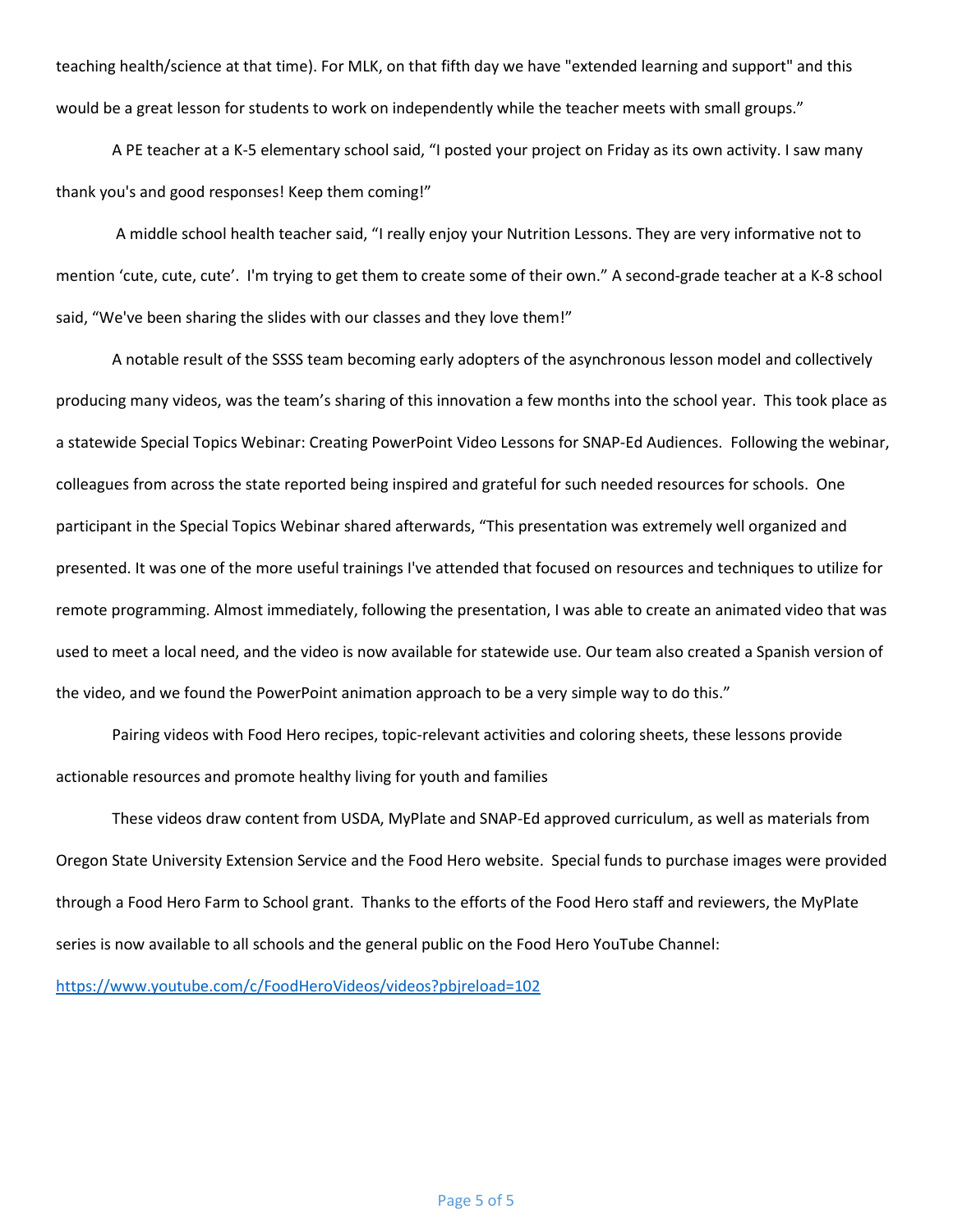### **NEAFCS 2020 Communication Award – Television/Video – Team**

**Asynchronous (Recorded Video) Lesson Series for school aged youth during the COVID 19 pandemic**

**List of Lessons in MyPlate Series**

## **Lesson 1 Kitchen Safety - Length: 3:07**



**<https://www.youtube.com/watch?v=zylCPWNnIrc&list=PLdPavac7Wd7xrIqqOgtfVnetuoXn0s46t>**

### **Lesson 2 All About MyPlate - Length: 5:27**



[https://www.youtube.com/watch?v=gr\\_0ewPvFoM](https://www.youtube.com/watch?v=gr_0ewPvFoM)

# **Lesson 3 Grains Group - Length: 4:24**



<https://www.youtube.com/watch?v=c-LYg0lSoj8&list=PLdPavac7Wd7xrIqqOgtfVnetuoXn0s46t&index=3>